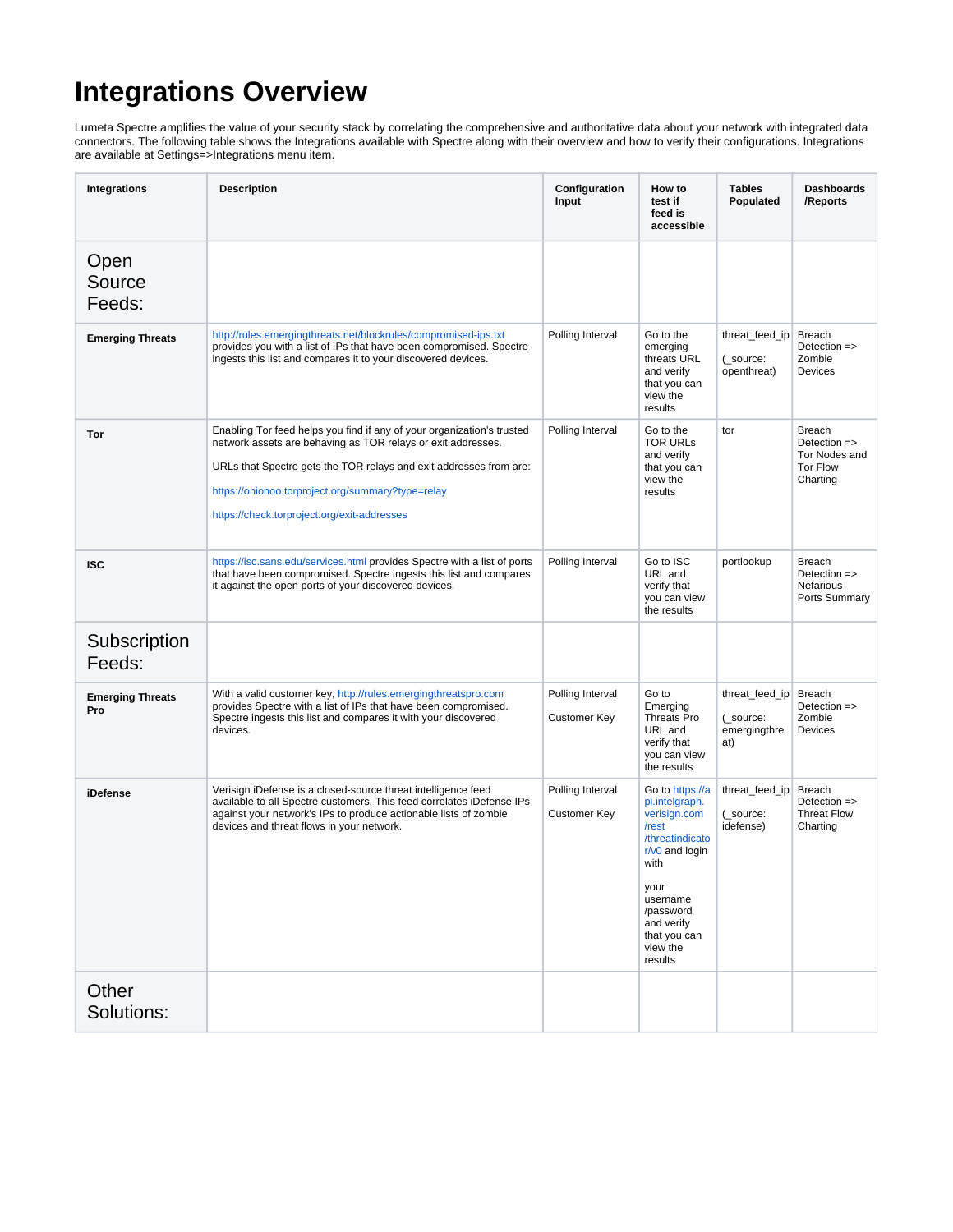| Gigamon             | Spectre uses NetFlow data to identify threat conversations between<br>your network and external adversaries. This NetFlow data comes to<br>Spectre as a result of its integration with a Gigamon solution.                                    | <b>Enable Netflow</b><br>Packet Capture<br>Service | Once you<br>enable<br>netflow,<br>make sure<br>nfcapd files<br>are created<br>under /var<br>/spool<br>/netflow<br>directory.<br>Gigamon<br>(GigaSMART<br>engine) can<br>create only<br>one type of<br>$record -$<br>either IPFIX,<br>v9 or v5.<br>We have<br>tested<br>Spectre with<br>v9 only. As<br>per our<br>Development<br>team, IPFIX<br>is not<br>supported. | Not tables<br>under /var<br>/spool<br>/netflow<br>directory,<br>you will see<br>nfcapd files | <b>Breach</b><br>Detection =><br><b>Threat Flow</b><br>Charting |
|---------------------|-----------------------------------------------------------------------------------------------------------------------------------------------------------------------------------------------------------------------------------------------|----------------------------------------------------|---------------------------------------------------------------------------------------------------------------------------------------------------------------------------------------------------------------------------------------------------------------------------------------------------------------------------------------------------------------------|----------------------------------------------------------------------------------------------|-----------------------------------------------------------------|
| <b>Carbon Black</b> | The integration of Carbon Black Endpoint Detection and Response<br>capabilities to Spectre enables you to know whether hosts on your<br>enterprise network are either unmanaged by Carbon Black,<br>unmanaged by Spectre, or managed by both. | Polling Interval<br>Customer Key<br>Server Name    | • Verify<br>that you<br>can<br>login to<br>your<br>Carbon<br><b>Black</b><br>Server<br>with<br>your<br>usernam<br>e and<br>password<br>• Verify<br>that you<br>have<br>port<br>443<br>open<br>• Verify<br>that you<br>have<br>IPs in<br>your<br>network<br>with CB<br>sensor<br>installed                                                                           | managed_ho<br>$sts_v$<br>(_source:<br>bit9)<br>bit9_manage<br>d_hosts_regex                  | Endpoint<br>Management                                          |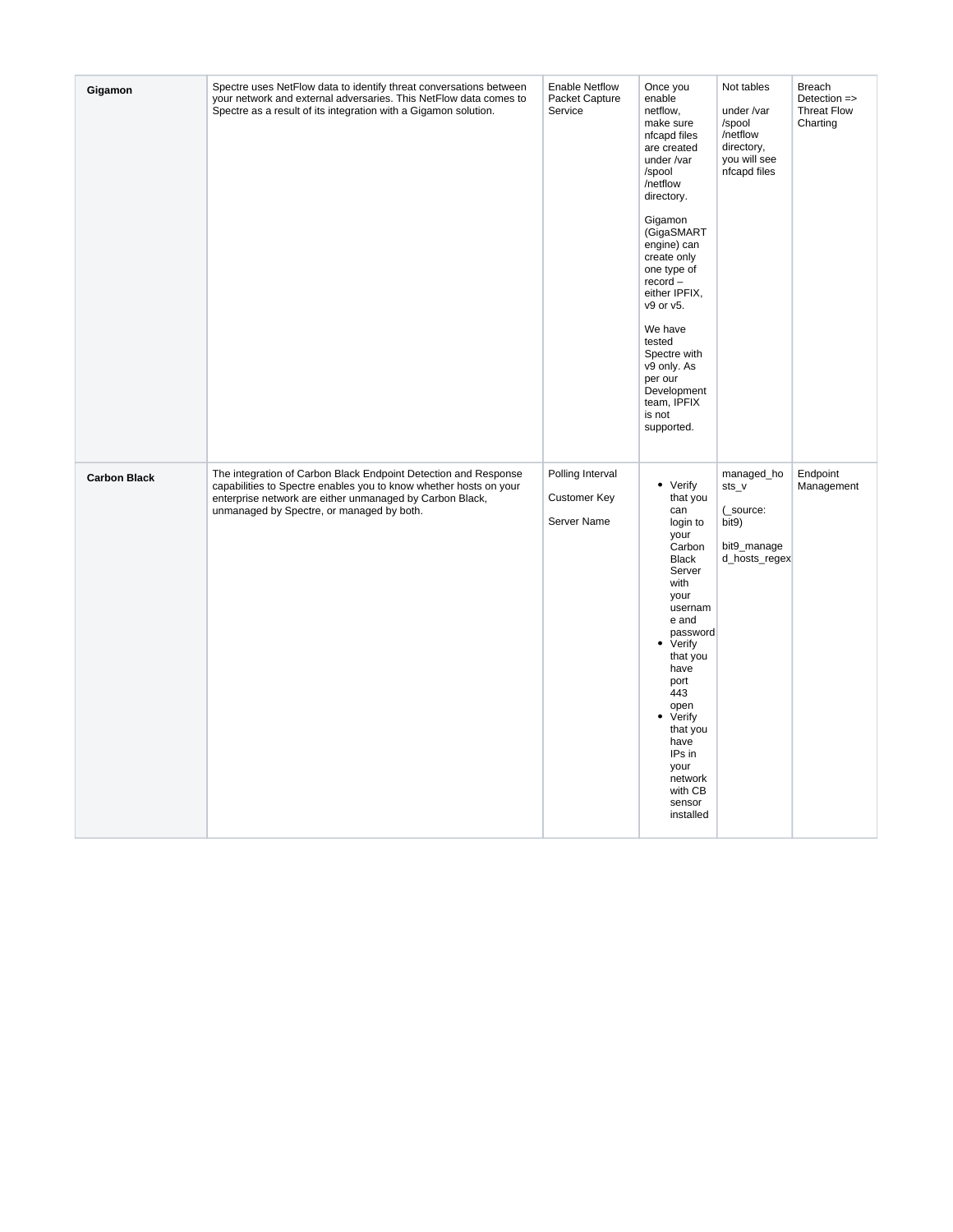| <b>McAfee</b> | Lumeta Spectre fetches McAfee ePO-managed data, compares it to<br>Spectre-discovered data within the same network space, and then<br>pushes the findings back to the ePO server. This ensures on a<br>continual basis that ePO has the complete set of networks and<br>devices to manage. | Polling Interval<br>Server Name<br>Username<br>Password | • Verify<br>that you<br>can<br>login to<br>your<br>McAfee<br>ePO<br>Server<br>with<br>your<br>usernam<br>e and<br>password<br>• Verify<br>that you<br>have<br>port<br>443<br>open<br>• Verify<br>that you<br>have<br>IPs in<br>your<br>network<br>licensed<br>for<br>McAfee | managed_ho<br>sts_v<br>(_source:<br>epo)<br>epo_manage<br>d_hosts           | ePO<br>Management               |
|---------------|-------------------------------------------------------------------------------------------------------------------------------------------------------------------------------------------------------------------------------------------------------------------------------------------|---------------------------------------------------------|-----------------------------------------------------------------------------------------------------------------------------------------------------------------------------------------------------------------------------------------------------------------------------|-----------------------------------------------------------------------------|---------------------------------|
| Infoblox      | This integration reconciles data between Spectre and Infoblox (an IP<br>address management solution) and enables you to export an IP list<br>with which to update the IP assets managed on Infoblox.                                                                                      | Polling Interval<br>Server Name<br>Username<br>Password | • Verify<br>that you<br>can<br>login to<br>your<br>Infoblox<br>Server<br>with<br>your<br>usernam<br>e and<br>password<br>• Verify<br>that you<br>have<br>port<br>443<br>open<br>• Verify<br>that you<br>have<br>IPs in<br>your<br>network<br>licensed<br>for<br>Infoblox    | managed_ho<br>sts_v<br>(_source:<br>infoblox)<br>infoblox_man<br>aged_hosts | <b>IP Address</b><br>Management |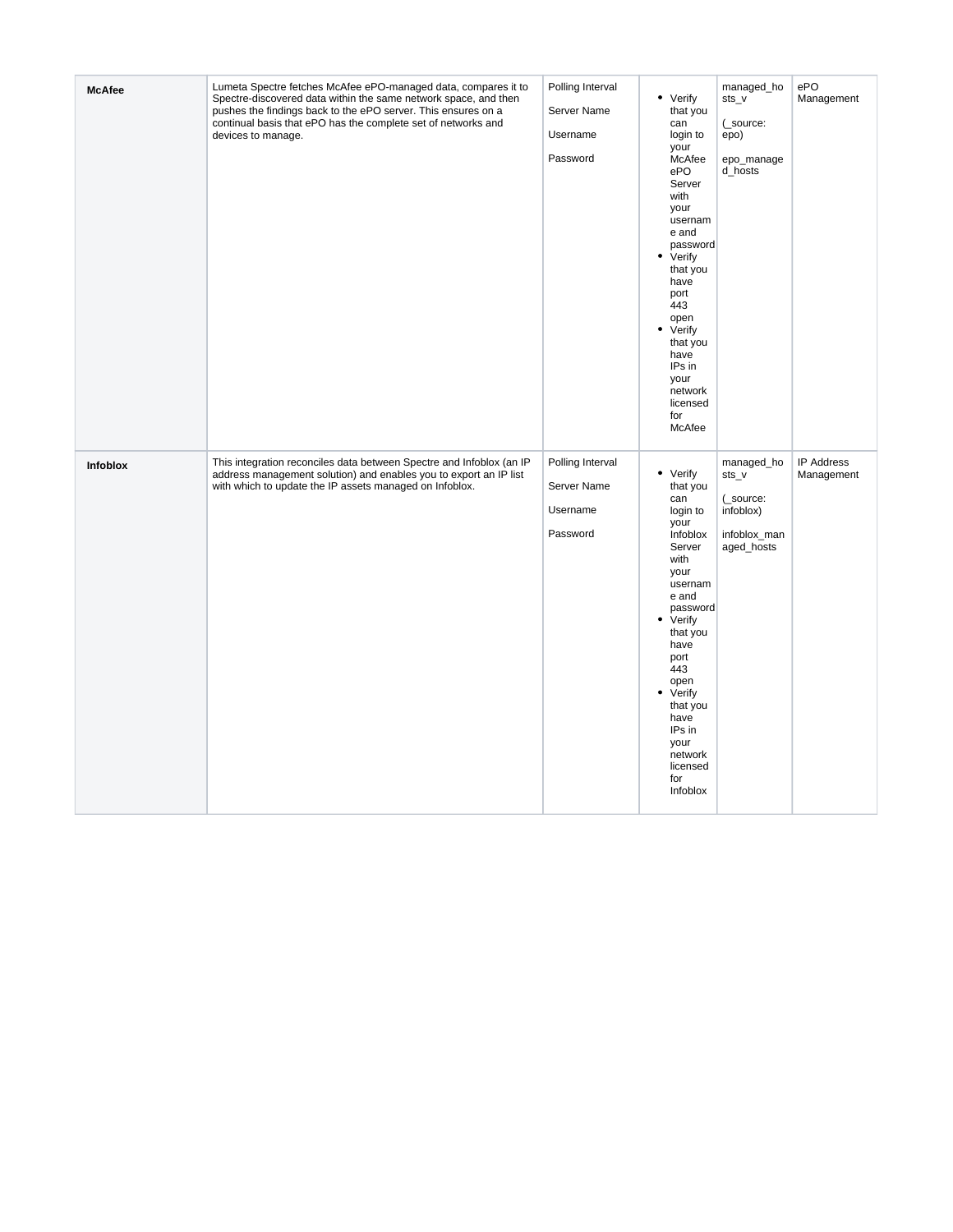| <b>Cisco PxGrid</b> | The Cisco pxGrid integration enables you to exchange context with<br>Cisco products to retrieve endpoint, identity group, security group,<br>and session data from a Cisco ISE server. To make use of this<br>integration, your network must be running the Cisco pxGrid agent<br>and be monitored by Lumeta Spectre.                                                                                                                                                            | Server Name<br>Username<br>Keystore File<br>Keystore<br>Password<br><b>Truststore File</b><br>Truststore<br>Password | • Verify<br>that you<br>can<br>login to<br>your<br>Cisco<br>PxGrid<br>Server<br>with<br>your<br>usernam<br>e and<br>passwor<br>d.<br>• Verify<br>that<br>your<br>Cisco<br>pxGrid<br>agent is<br>running.<br>• Verify<br>that<br>Spectre<br>can<br>discover<br>your<br>Cisco<br>pxGrid<br>agent.<br>• Verify<br>that you<br>have<br>port<br>443<br>open | cisco_ise_en<br>dpointprofile<br>cisco_ise_ide<br>ntity_group<br>cisco_ise_se<br>curitygroup<br>cisco_ise_se<br>ssion | Search=>Devic<br>es=> Pxgrip IP<br>Sessions |
|---------------------|----------------------------------------------------------------------------------------------------------------------------------------------------------------------------------------------------------------------------------------------------------------------------------------------------------------------------------------------------------------------------------------------------------------------------------------------------------------------------------|----------------------------------------------------------------------------------------------------------------------|--------------------------------------------------------------------------------------------------------------------------------------------------------------------------------------------------------------------------------------------------------------------------------------------------------------------------------------------------------|-----------------------------------------------------------------------------------------------------------------------|---------------------------------------------|
| Qualys              | Spectre helps your Qualys Enterprise server work better by<br>comparing Qualys-subscribed and Qualys-scanned IPs with Spectre-<br>indexed hosts in the same network space. Qualys receives a list of<br>endpoint data information from Spectre at every polling interval,<br>enabling Qualys to add the endpoints to its network space, thereby<br>eliminating any gaps in coverage and ensuring the comprehensive<br>provision of vulnerability management to Qualys customers. | Polling Interval<br>Server Name<br>Username<br>Password<br>Auto-Subscribe                                            | • Verify<br>that you<br>can<br>login to<br>your<br>Qualys<br>Server<br>with<br>your<br>usernam<br>e and<br>password<br>• Verify<br>that you<br>have<br>port<br>443<br>open<br>• Verify<br>that you<br>have<br>IPs in<br>your<br>network<br>licensed<br>for<br>Qualys                                                                                   | qualys_scann<br>ed_ips_raw<br>qualys_subsc<br>ribed_ips<br>qualys_subsc<br>ribed_ips_v                                | Vulnerability<br>Management                 |
| <b>McAfee DXL</b>   | Spectre targets on extending McAfee integration to such that events<br>will be published to DXL message bus.                                                                                                                                                                                                                                                                                                                                                                     | Server Name<br>Host Name<br><b>Broker Chain</b><br>certs<br>Unique Broker Id<br><b>Broker Port</b>                   | • Verify<br>that<br>System<br>and<br>device<br>events<br>(notificat<br>ion) are<br>publishe<br>d in log<br>file(/var<br>/log/dxl)<br>and DL<br>Task<br>Manager                                                                                                                                                                                         | No tables<br>created                                                                                                  | No Reports<br>/Dashboards                   |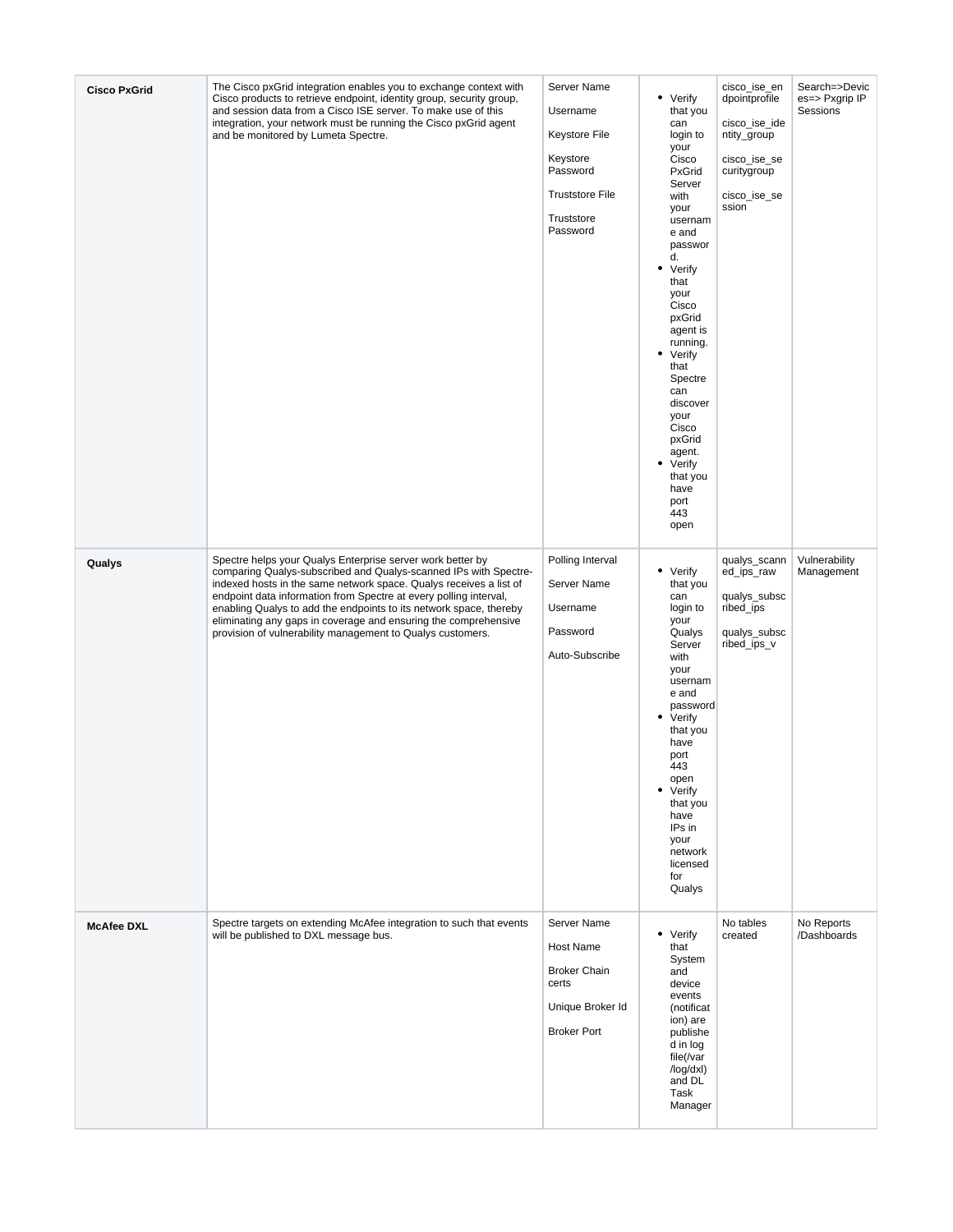| RedSeal integration will only include ingesting RedSeal managed<br>Polling Interval<br>redseal_man<br>RedSeal<br>RedSeal<br>• Verify<br>aged_hosts<br>hosts into Spectre<br>Management<br>Server Name<br>that you<br>can<br>Username<br>login to<br>your<br>Password<br>RedSeal<br>Server<br>with<br>your<br>usernam<br>e and<br>password<br>• Verify<br>that you<br>have<br>IPs in<br>your<br>RedSeal<br>Manage<br>ment<br>Dashbo<br>ard |  |
|-------------------------------------------------------------------------------------------------------------------------------------------------------------------------------------------------------------------------------------------------------------------------------------------------------------------------------------------------------------------------------------------------------------------------------------------|--|
|-------------------------------------------------------------------------------------------------------------------------------------------------------------------------------------------------------------------------------------------------------------------------------------------------------------------------------------------------------------------------------------------------------------------------------------------|--|

| Integration Feeds (Data Pulled)                                                                                                                                        | Integration Feeds (Data Pulled and Pushed)                   |
|------------------------------------------------------------------------------------------------------------------------------------------------------------------------|--------------------------------------------------------------|
| • Emerging Threats<br>$\bullet$ ISC<br>$\bullet$ TOR<br>• Emerging Threats Pro<br>iDefense<br>$\bullet$ Carbon Black<br>• Cisco pxGrid<br>• Gigamon NetFlow<br>RedSeal | • Qualys<br>Infoblox<br>$\bullet$ McAfee ePO<br>• McAfee DXL |

## Lumeta Spectre Extension to McAfee ePO

The Lumeta Spectre extension to McAfee ePO server is fully certified by McAfee. Both "fetch" and "push" extensions make use of a polling interval you configure.

- 1. Login to McAfee Server
- 2. Browse to Software => Extensions and click on Install Extensions
- 3. Install the Lumeta extension: LumetaRemoteCommandPush.zip (ask SA to provide you with this file)

Granting Permissions to Use the Lumeta Spectre Extension

An ePO user without Admin privileges can be granted permissions to use the Lumeta Spectre extension as follows:

- 1. On the McAfee ePO server, click **Hamburger** icon > **Permission Sets.** Notice the new permission set created for this installed extension called "LumetaRemoteCommandPush."
- 1. Select **My Organization** and click **Save**.
- 2. Select Lumeta Spectre Remote Command and click **Edit**.
- 3. Select "**Activate permission to run remote command for Lumeta Spectre extension** " and click **Save**.
- 4. Click **Hamburger** icon > **Users.**
- 1. Select the user that will be using the Spectre extension and click **Actions** > **Edit**.
- 2. Select the **LumetaRemoteCommandPush** permission set and save the user.

Now this particular user can configure the Lumeta Spectre extension in McAfee without admin permissions, and can get and post data to, from, and into ePO.

## How data is pulled and pushed for McAfee ePO

- Pull the list of Hosts/devices managed by ePO
- Determine the list of devices not managed by ePO (potentially considered rogue)